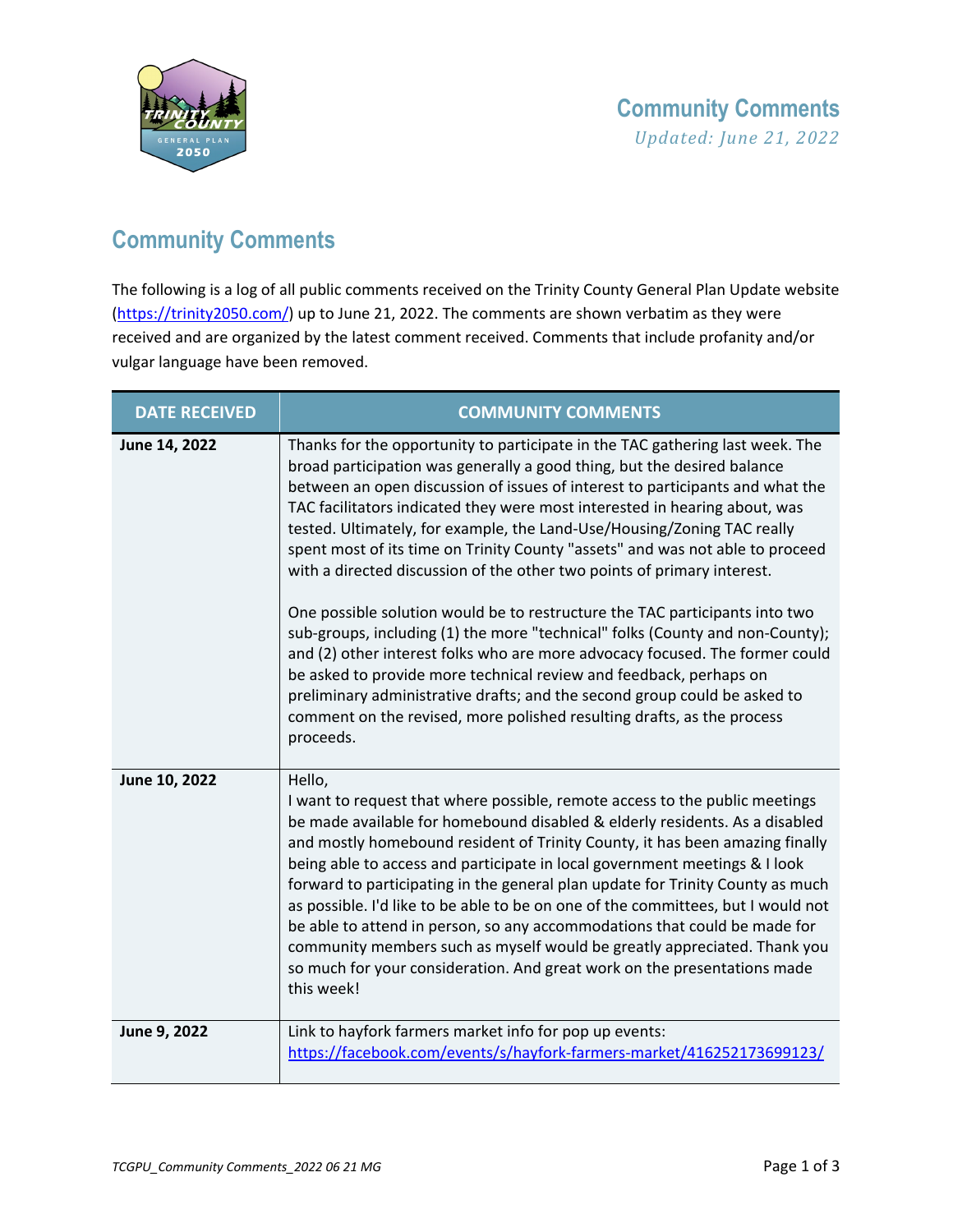

## **Community Comments**

*Updated: June 21, 2022*

| <b>DATE RECEIVED</b>     | <b>COMMUNITY COMMENTS</b>                                                                                                                                                                                                                                                                                                                                                                                                                                                                                                                                                                                                        |
|--------------------------|----------------------------------------------------------------------------------------------------------------------------------------------------------------------------------------------------------------------------------------------------------------------------------------------------------------------------------------------------------------------------------------------------------------------------------------------------------------------------------------------------------------------------------------------------------------------------------------------------------------------------------|
| June 8, 2022             | Please be sure to take the time to drive around the county and understand<br>the different mini-communities and their individual needs. Also, please be<br>mindful of agricultural uses on large parcels in RR districts. It is unfair to<br>disallow farming on a 5 or 20-acre parcel as you would on parcels with 1 acre<br>or less. Also, please just be consistent in whatever you do. As someone<br>working in commercial cannabis, it's difficult to navigate trinity county<br>ordinances without inconsistent, ancient language to decipher when trying to<br>understand appropriate land uses. Than you for doing this! |
| June 8, 2022             | I was at workshop tonight. I am retired from UC Cooperative Extension in<br>Trinity County. Was Small Farm advisor & did economic development for<br>agriculture. ie Agritourism, wineries, boutique meat processing, Farmer<br>Market promotion. Plus forest product uses - biomass, pellets, commercial<br>firewood, etc. Would that be valuable to the TAC? Do you have someone<br>representing that economic sector?                                                                                                                                                                                                         |
| June 8, 2022             | Suggestion for outreach- local community Facebook groups are really<br>effective for communication in Hayfork and Hyampom. Chris Ledman runs the<br>Hayforkers page and if she posts the updates for you it will be seen by a lot of<br>eyes. I am not sure who runs the two Hyampom groups, but they are both<br>used a lot. I imagine southern trinity has their own groups as well                                                                                                                                                                                                                                            |
| June 8, 2022             | Please come to the Weaverville Farmers Market as a pop up event! It's every<br>Wednesday from 4-6 or 7. Hayfork also has one                                                                                                                                                                                                                                                                                                                                                                                                                                                                                                     |
| June 7, 2022             | Great presentation to the Board of Supervisors! I'm so excited you all are<br>here and this is actually happening!! :) I look forward to working with each<br>of you.                                                                                                                                                                                                                                                                                                                                                                                                                                                            |
| May 23, 2022             | Will cannabis cultivation be considered agriculture or will cannabis be a new<br>and distinct classification?                                                                                                                                                                                                                                                                                                                                                                                                                                                                                                                    |
| May 19, 2022             | Where we can se the new general plan zonings?                                                                                                                                                                                                                                                                                                                                                                                                                                                                                                                                                                                    |
| March 6, 2022            | Will all of the local community plans be updated?                                                                                                                                                                                                                                                                                                                                                                                                                                                                                                                                                                                |
| <b>February 28, 2022</b> | Will the starting point for defining zones and land use elements of the<br>General Plan and associated local plans be the 1989 General Plan, the current<br>map including opt-outs, a reset or something else?                                                                                                                                                                                                                                                                                                                                                                                                                   |
| <b>January 28, 2022</b>  | Will the general plan address unlicensed cannabis cultivation?                                                                                                                                                                                                                                                                                                                                                                                                                                                                                                                                                                   |